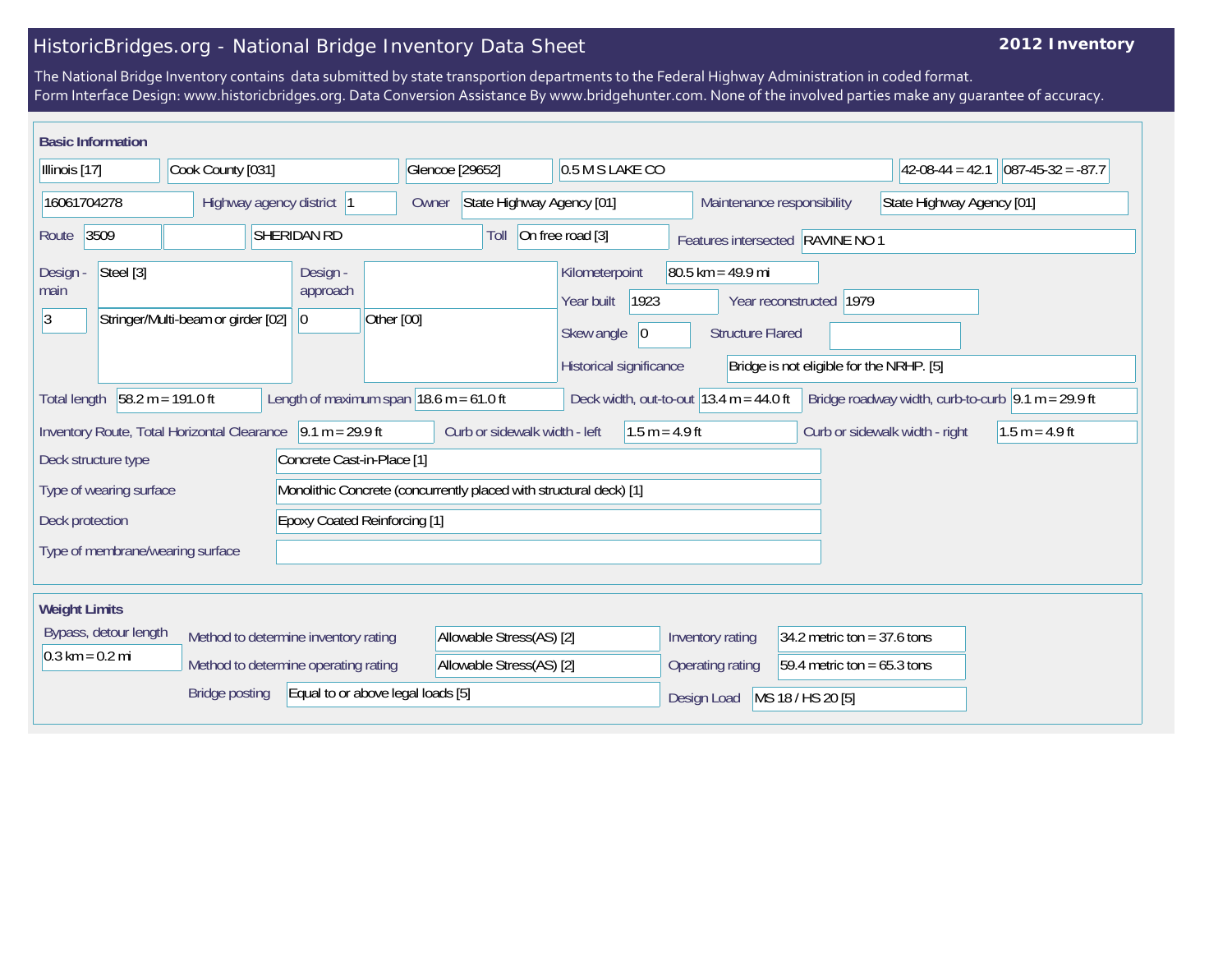| <b>Functional Details</b>                                                              |                                                                                         |
|----------------------------------------------------------------------------------------|-----------------------------------------------------------------------------------------|
| 3550<br>Average daily truck traffi 6<br>Average Daily Traffic                          | Year 2010<br>2032<br>Future average daily traffic<br>3657<br>%<br>Year                  |
| Road classification<br>Minor Arterial (Urban) [16]                                     | Approach roadway width<br>Lanes on structure 2<br>$9.1 m = 29.9 ft$                     |
| Type of service on bridge Highway [1]                                                  | Bridge median<br>Direction of traffic 2 - way traffic [2]                               |
| Parallel structure designation<br>No parallel structure exists. [N]                    |                                                                                         |
| Waterway [5]<br>Type of service under bridge                                           | Navigation control<br>Lanes under structure<br> 0                                       |
| $0 = N/A$<br>Navigation vertical clearanc                                              | Navigation horizontal clearance $ 0 = N/A$                                              |
| Minimum navigation vertical clearance, vertical lift bridge                            | Minimum vertical clearance over bridge roadway<br>$99.99 m = 328.1 ft$                  |
| Minimum lateral underclearance reference feature Feature not a highway or railroad [N] |                                                                                         |
| Minimum lateral underclearance on right $0 = N/A$                                      | Minimum lateral underclearance on left $0 = N/A$                                        |
| Minimum Vertical Underclearance $ 0 = N/A$                                             | Minimum vertical underclearance reference feature Feature not a highway or railroad [N] |
| Appraisal ratings - underclearances N/A [N]                                            |                                                                                         |
|                                                                                        |                                                                                         |
| <b>Repair and Replacement Plans</b>                                                    |                                                                                         |
| Type of work to be performed                                                           | Work done by                                                                            |
|                                                                                        | $\overline{0}$<br>Bridge improvement cost<br>$ 0\rangle$<br>Roadway improvement cost    |
|                                                                                        | $0 m = 0.0 ft$<br>Length of structure improvement<br>Total project cost<br>$ 0\rangle$  |
|                                                                                        | Year of improvement cost estimate                                                       |
|                                                                                        | Border bridge - state<br>Border bridge - percent responsibility of other state          |
|                                                                                        | Border bridge - structure number                                                        |